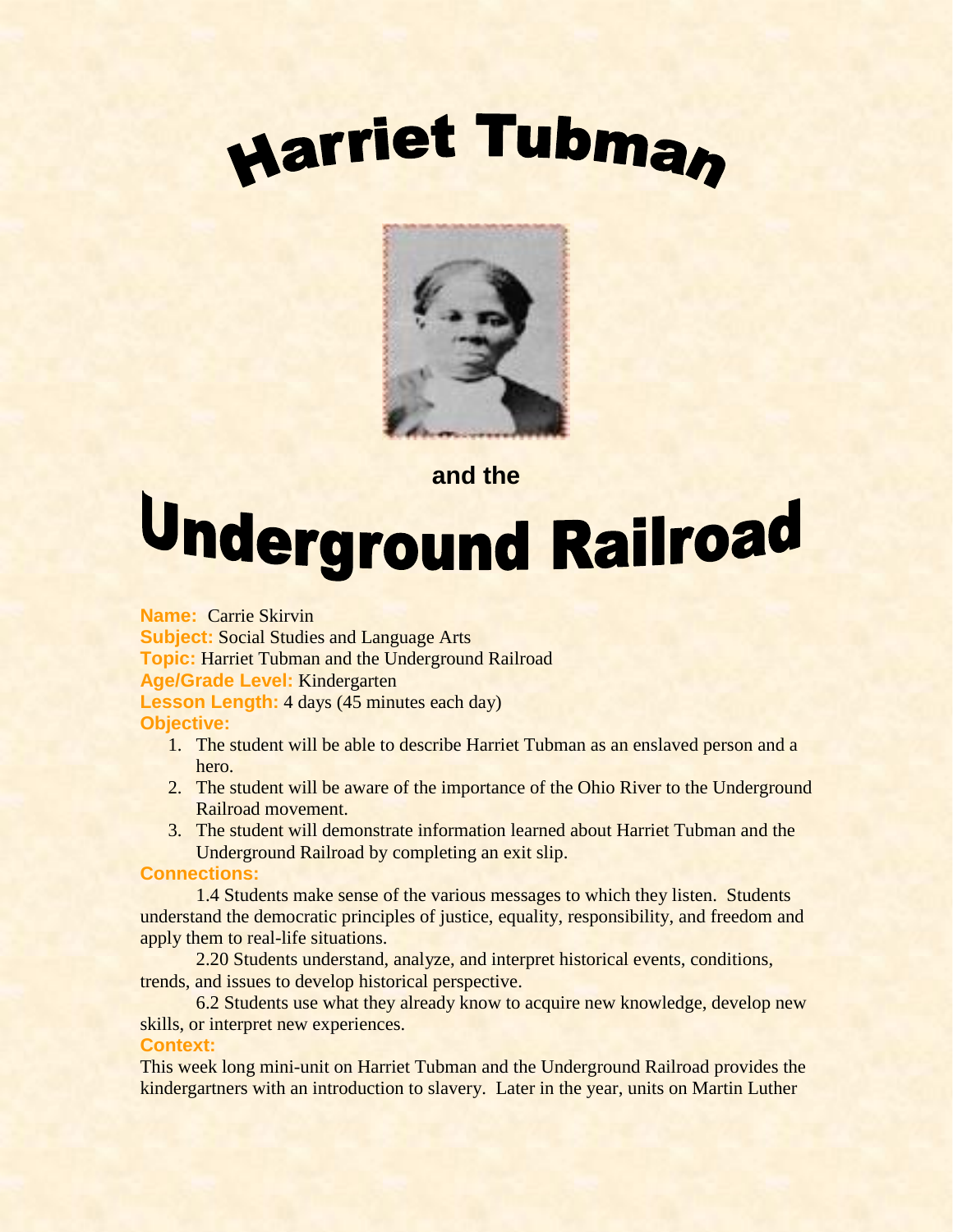King, Jr. and other famous African Americans will be completed. The Underground Railroad unit will give students the background knowledge to better understand our history.

**Materials:**

-Harriet Tubman by Catherine Nichols

-"On An Underground Railroad" by Kinny Landrum -

(http://www.ushistory.com/railr.htm#problems)

-Harriet Tubman silhouettes

-Candle

-Computer

-Cloze procedure for "On An Underground Railroad"

-Barefoot: Escape on the Underground Railroad by Pamela Edwards

-Map

-Parent/principal permission to walk to Ohio River

-Underground Railroad exit slip

-Props for bounty hunter/slave tag (Kentucky symbol, Ohio symbol, Ohio River symbol, poster board candles, bounty hunter symbol)

-blank tape

-tape recorder

**Procedures:**

Day One:

-Greet students with candle burning in the classroom window. Teacher will greet each student saying, "A friend of a friend."

-Throughout the day, allow students to experience inequality (treat boys and girls differently).

-Find out prior knowledge of Harriet Tubman.

-Read Harriet Tubman by Catherine Nichols to show how a black person was treated as a slave. The story will also show the jobs of a slave.

-Respond to Harriet Tubman. Small groups will be given a large silhouette of young Harriet Tubman. Small groups will draw pictures to represent information learned about Harriet Tubman's life. While students are working introduce music to "On An Underground Railroad" by Kinny Landrum

(http://www.ushistory.com/railr.htm#problems).

-Small groups will share artwork.



Day Two: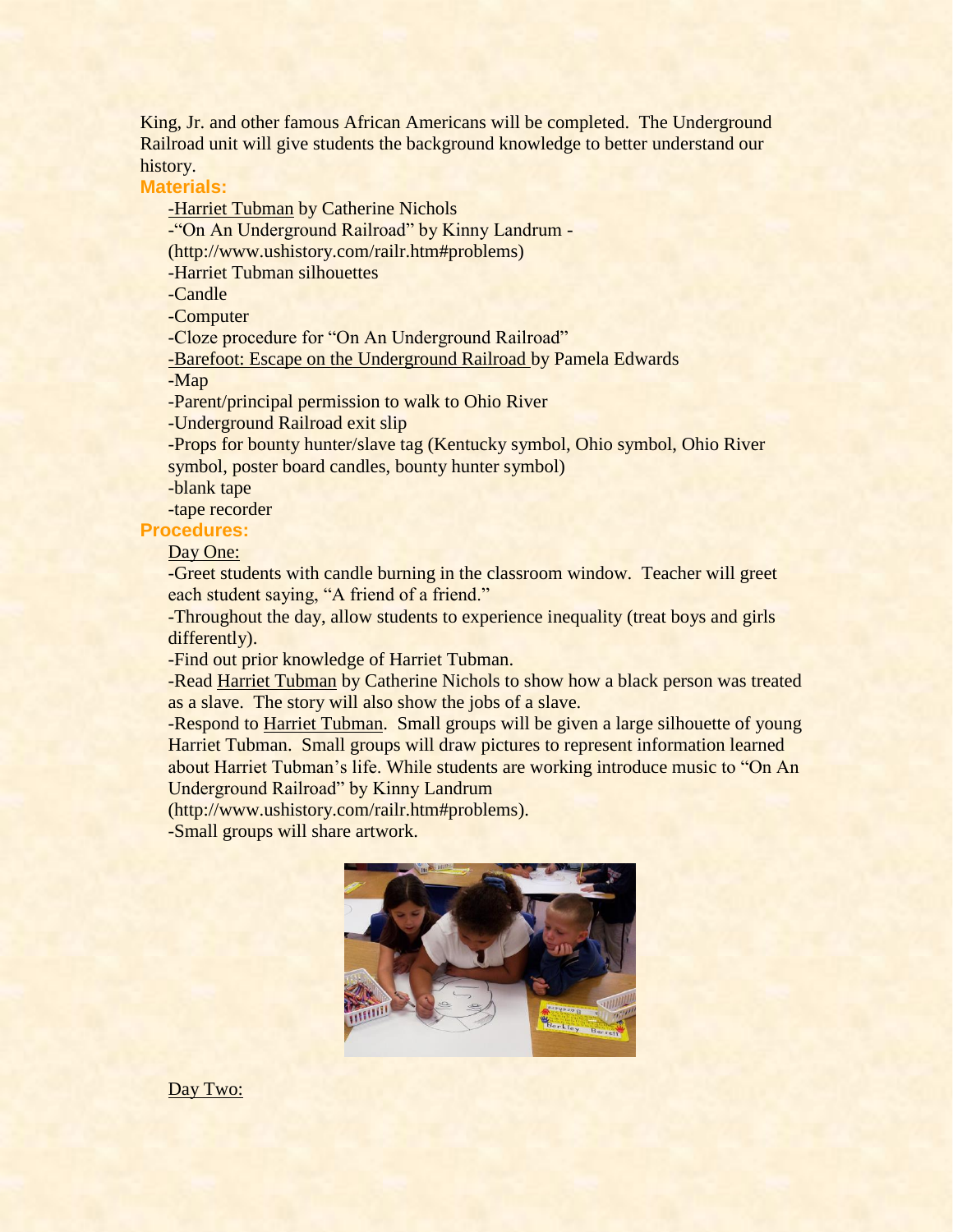-Review information learned about Harriet Tubman (refer to silhouettes). -Tell students Harriet Tubman was a real-life hero on the Underground Railroad. What was the Underground Railroad?

-Watch music video "On An Underground Railroad"

[\(http://www.ushistory.com/railr.htm#problems\)](http://www.ushistory.com/railr.htm#problems).

-Focus on the words to the song using the cloze procedure. The lyrics explain the Underground Railroad.

#### Day Three:

-Review with "On An Underground Railroad" music video.

-Ask questions about the Underground Railroad (who, what, where, when, and why). -Read Barefoot: Escape on the Underground Railroad by Pamela Edwards.

-Use map to show slaves journey to freedom. Introduce safe houses (explain the lighted candles and "A Friend of a Friend" greeting).

-Share the importance of the Ohio River.

-Reenact a slave's journey from the south across the Ohio River.

-Play bounty hunter/slave tag. Students will pretend to be slaves trying to escape freedom and the bounty hunter in game one. In game two, the students will again pretend to be slaves trying to escape freedom and the bounty hunter, but this time the slaves are safe if they are standing on a poster board candle (safe house).



#### Day Four:

-Record Mrs. Skirvin's class version of "On An Underground Railroad" with the help of third graders that also learning about the Underground Railroad.

-Review the importance of the Ohio River to the Underground Railroad.

-Experience the Ohio River. Walk to the river to show first hand a slaves journey.

-Complete an exit slip based on the Underground Railroad.